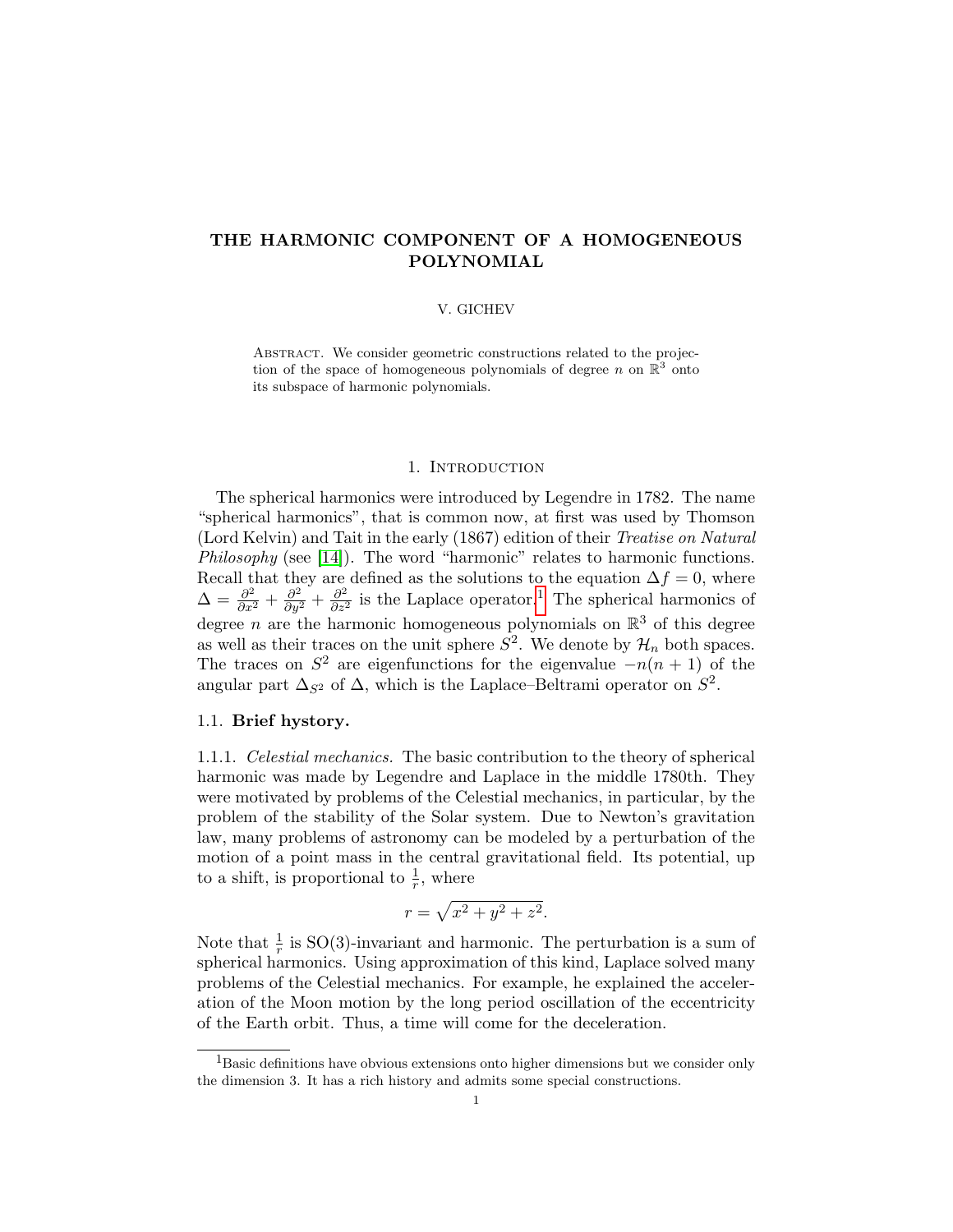### 2 V. GICHEV

It is widely believed that the harmonics are the spherical analogue of a Fourier series. Fourier attended École Royale Militaire of Auxerre at the age 14 when Laplace introduced the functions  $Y_{n,m}$  that form an orthonormal basis in  $\mathcal{H}_n$ . They are eigenfunctions of the circle group of the rotations about some axis. Thus the consruction of spherical harmonics includes the idea of the Fourier series.

1.1.2. Electricity and Magnetism. In 19th century, the theory of electromagnetic fields had similar problems. Maxwell in his Treatise on electricity and magnetism suggested a method for constructing the spherical harmonics by differentiation of the function  $\frac{1}{r}$  in suitable directions several times. He treated them as a scaling limits of the fields of several points charges with zero total charge as the distance between points tends to zero (see [\[10,](#page-10-1) Ch. 9]) for details). Maxwell did not give a rigorous mathematical proof.

The common points of  $S<sup>2</sup>$  and the rays in the mentioned directions are called poles. Sylvester noticed that a real harmonic uniquely defines the set of poles up to their signs and gave a sketch of the proof at the end of his note [\[13\]](#page-10-2). The book Methoden der Mathematischen Physik by Courant and Hilbert contains the complete proof ([\[5,](#page-9-0) Ch. 7]). Vladimir Arnold clarified the topological meaning of this construction (see [\[2,](#page-9-1) Appendix A]).

Maxwell applied his theory of poles to computation of the integrals of the products of two harmonics from  $\mathcal{H}_n$  by differentiation of one of them in directions of the poles of the other (see  $[10, Ch. 9, (31)]$  $[10, Ch. 9, (31)]$ ). This contains implicitly the ideas of the scalar product of subsection [2.2](#page-3-0) as well as the projection of subsection [3.1](#page-6-0) that seems that this was not noticed yet. His ideas in this area were rediscovered several times (for instance, [\[3,](#page-9-2) Ch. 5], [\[4\]](#page-9-3)).

1.1.3. Hydrogen atom. The 20th century clarified the significance of the notion of symmetry in both the mathematics and the physics. An outstanding example is the hydrogen atom. The Schrödinger equation for the wavefunction  $\psi$  of the electron in it may be written as

$$
\left(\Delta + \frac{K}{r}\right)\psi = -LE\psi,
$$

where  $K, L$  are some constants depending on the mass, the charge of the electron, and the Planck constant. It is evidently SO(3)-invariant. The separation of variables leads to the solutions of the type  $f(r)h$ , where h is a spherical harmonic. Together with rules of quantum mechanics this makes it possible to build a very satisfactory model of the hydrogen atom, in particular, to find all possible energy levels and the radii of the electron orbits.

1.1.4. CMB. In 21th century we have a new challenge which necessarily involves the spherical harmonics. As in 18th century, it comes from the sky. This is the Cosmic Microwave Background (CMB) previously known as the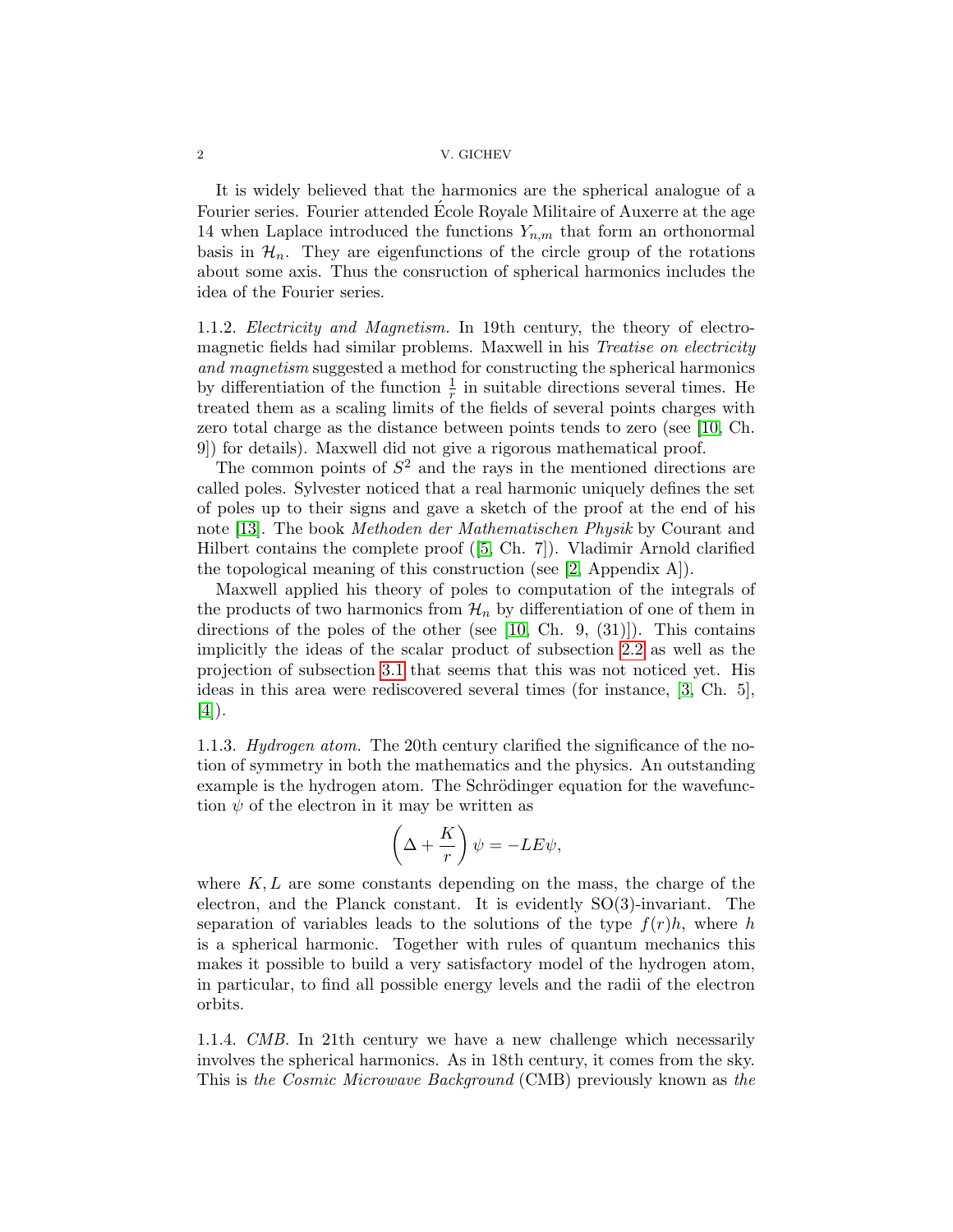#### <span id="page-2-0"></span>HARMONIC COMPONENT 3

relic radiation. It fills the universe since an early stage of its evolution and contains the valuable records about it. The radiation is almost isotropic but non-isotropic. The desired information is hidden in the perturbations, which can be approximated by spherical harmonics. It is important to know if the statistic of CMB is Gaussian or not because the predictions of cosmological parameters depend of this property. There is the well known decomposition

(1.1) 
$$
\mathcal{P}_n = \sum_{j \in J_n} r^{n-j} \mathcal{H}_j,
$$

where  $J_n = \{j \in \mathbb{Z} : 0 \leq j \leq n, n-j \text{ even}\}\$ and  $\mathcal{P}_n$  is the space of the homogeneous polynomials of degree  $n$ . For any Gaussian SO(3)-invariant distribution its components are pairwise independent but their statistic shows a strong correlation between the harmonics of some different degrees (see [\[11\]](#page-10-3), [\[4\]](#page-9-3)). To explain this is one of the problems of the modern cosmology.

1.2. About this note. The spherical harmonics is a useful tool in mathematics and its applications. It is also a very interesting object in its own. The aim of this note is to show links of spherical harmonics to some mathematical tools and objects. It contains no new result (maybe, except for Theorem [3.4\)](#page-9-4).

Unless the contrary is explicitly stated we assume that the scalar product is that of  $L^2(S^2)$  and that the functions are real valued. Complex function spaces are equipped with the upper index  $\mathfrak{c}$ . Everywhere "invariant" means " $SO(3)$ -invariant".

1.3. Acknowledgements. I am grateful very much to the Mathematical Department and personally to Professor Irina Markina for the hospitality and the fine working conditions during my stay at the Bergen University.

# 2. THE PROJECTION ONTO  $\mathcal{H}_n$

The summands of [\(1.1\)](#page-2-0) are irreducuble and pairwise non-equivalent. Hence every commuting with  $SO(3)$  linear operator in  $\mathcal{P}_n$  preserves all spaces  $\mathcal{H}_j$  and is either trivial or invertible in each of them. Let

$$
\pi_n:\,\mathcal{P}_n\to\mathcal{H}_n
$$

be the projection that agrees with [\(1.1\)](#page-2-0). It follows that  $\pi_n$  is independent of the choice of the invariant inner product in  $\mathcal{P}_n$ . Also, the invariant inner products in  $\mathcal{H}_j$  may differ only by a scaling factor.

In this note we describe several geometric constructions related to the following problem: given  $p \in \mathcal{P}_n$ , find  $h_n = \pi_n p$ . If we know how to find  $h_n$ , then we may obtain the decomposition  $p = h_n + r^2 h_{n-2} + \dots$  replacing p with  $\frac{p-h_n}{r^2}$  repeatedly.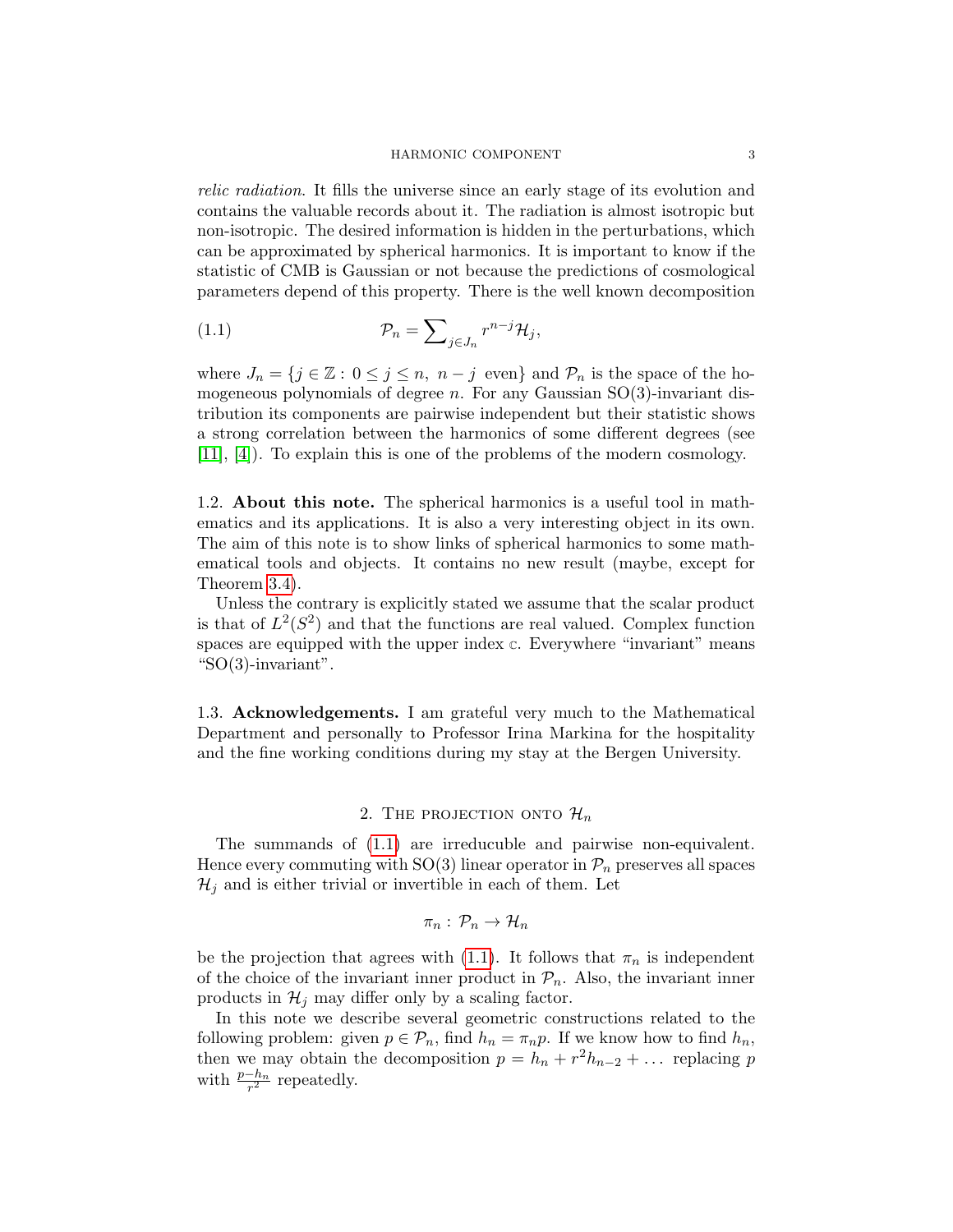2.1. The reproducing kernel. For the completeness, we mention the standard integral representation

$$
\pi_n p(u) = \int_{S^2} \Phi_n(u, v) p(v) d\sigma(v),
$$

where  $\Phi_n(u, v) = \sum_{k=1}^{2n+1} f_k(u) f_k(v)$  for every orthonormal bases  $f_1, \ldots, f_{2n+1}$ in  $\mathcal{H}_n$ . Also,

$$
\Phi_n(u,v) = \langle \phi_u, \phi_v \rangle ,
$$

where  $u \to \phi_u$  is the evaluation mapping defined by  $\langle f, \phi_u \rangle = f(u)$  for all f in  $\mathcal{H}_n$ . The function  $\phi_u(v) = \Phi_n(u, v)$  is the zonal harmonic  $c_n P_n(\langle u, v \rangle)$ , where  $P_n$  the nth Legendre polynomial,  $c_n$  is a normalizing constant,  $\langle , \rangle$  stands for the scalar product of  $L^2(S^2, \sigma)$ , where  $\sigma$  is the invariant probability measure on  $S^2$ , and  $u, v \in S^2$ .

# <span id="page-3-0"></span>2.2. Another scalar product in  $\mathcal{P}_n$ . The formula

$$
\langle p, q \rangle = p\left(\frac{\partial}{\partial x}, \frac{\partial}{\partial y}, \frac{\partial}{\partial z}\right)q.
$$

defines the well known and a very useful inner product in  $\mathcal{P}_n$ . It is invariant and has the remarkable property

$$
\langle pq, f \rangle = \left\langle q, p\left(\frac{\partial}{\partial x}, \frac{\partial}{\partial y}, \frac{\partial}{\partial z}\right) f \right\rangle
$$

which immediately follows from the definition. In particular, the above equality implies that  $h \in \mathcal{P}_n$  is orthogonal to  $r^2 \mathcal{P}_{n-2}$  if and only if  $\Delta h = 0$ , where  $\Delta$  is the Euclidean laplacian. Thus,

$$
\mathcal{P}_n = r^2 \mathcal{P}_{n-2} \oplus \mathcal{H}_n,
$$

where the sum is orthogonal. Notice that distinct monomials are orthogonal. This property together with the equality

$$
|x^j y^k z^l|^2 = j! k! l!
$$

provides another definition which shows that the inner product is positive definite.

This scalar product must be proportional on  $\mathcal{H}_n$  to that of  $L^2(S^2)$  since  $\mathcal{H}_n$  is irreducible and they are both invariant. Thus we can compute integrals of a product of two harmonics by differentiation. Actually, this method is due to Maxwell ([\[10,](#page-10-1) Ch. 9, (31)]). It had been rediscovered several times  $([3],[12]).$  $([3],[12]).$  $([3],[12]).$  $([3],[12]).$  $([3],[12]).$ 

<span id="page-3-2"></span>2.3. A restatement of the problem. For any  $p \in \mathcal{P}_n$  we have the unique decomposition

$$
(2.1) \t\t\t p = r^2q + h,
$$

where  $q \in \mathcal{P}_{n-2}$  and  $h \in \mathcal{H}_n$  and the problem "given p, find  $\pi_n p$ " may be stated as follows:

<span id="page-3-1"></span>given  $p \in \mathcal{P}_n$ , find  $h \in \mathcal{H}_n$  such that  $p - h$  is divisible by  $r^2$ .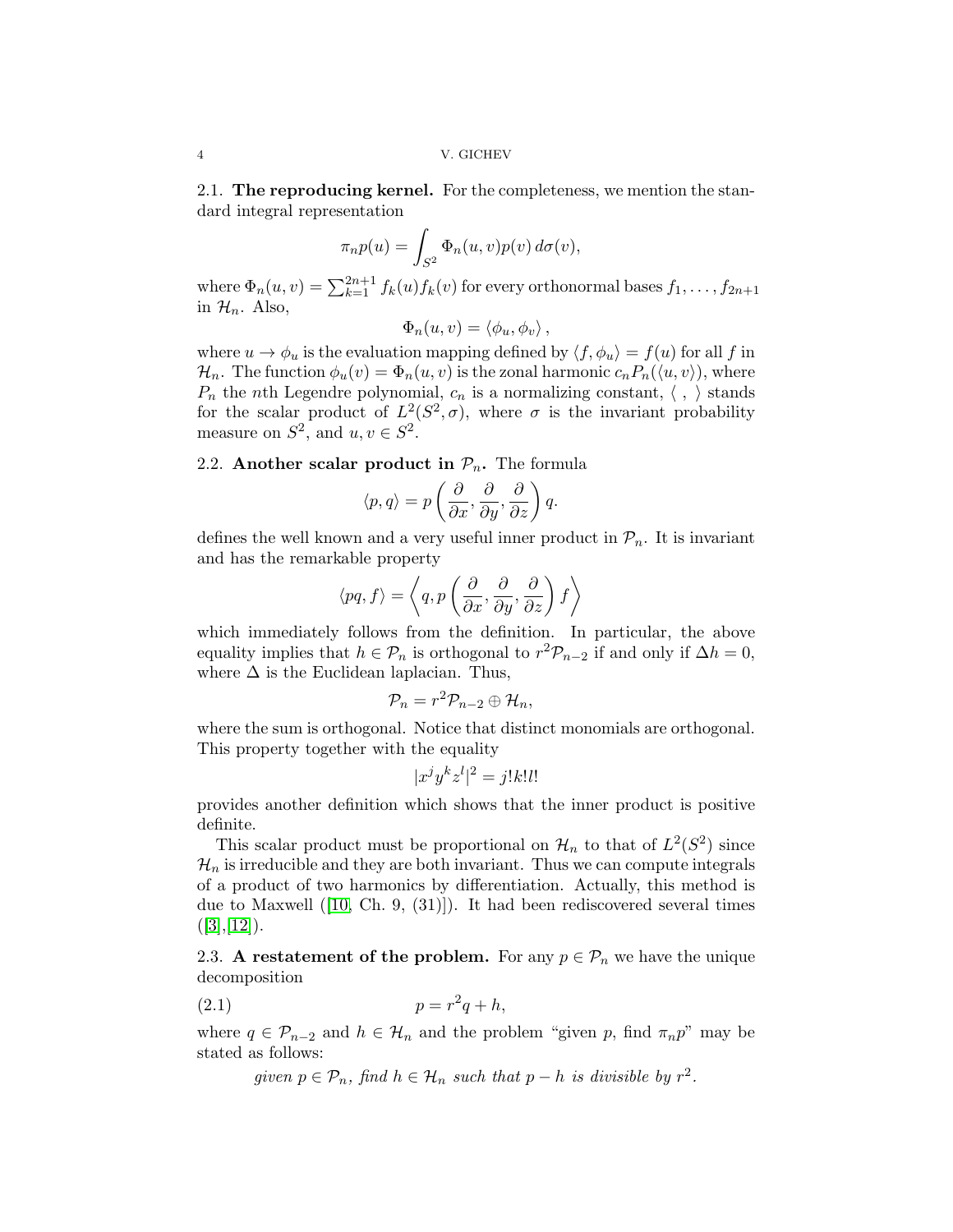2.4. Spherical harmonics on  $\mathbb{C}^3$  and polynomials on  $\mathbb{C}^2$ . To avoid awkward notation, we write  $\mathcal{P}_{2n}^{\mathbb{C}}$  for complex homogeneous polynomials on  $\mathbb{C}^2$  and  $\mathcal{P}_n^{\mathbb{C}}$  for that on  $\mathbb{C}^3$  of degrees  $2n$  and n, respectively (i.e., we drop  $\mathbb{C}^2$  and  $\mathbb{C}^3$ ). We have

$$
\dim \mathcal{H}_n^{\mathbb{C}} = \dim \mathcal{P}_{2n}^{\mathbb{C}} = 2n + 1.
$$

The representations of the groups  $SO(3)$  and  $SU(2)$  in these spaces are equiv-alent.<sup>[2](#page-4-0)</sup> This can be verified by a simple geometric construction. Let  $\mathcal{Q}_0$  be the cone  $r^2 = 0$ . The mapping

$$
\kappa(\zeta)=\left(\frac{\zeta_1^2+\zeta_2^2}{2},i\frac{\zeta_2^2-\zeta_1^2}{2},i\zeta_1\zeta_2\right)
$$

covers  $\mathcal{Q}_0$  twice by  $\mathbb{C}^2$  identifying  $\pm \zeta$ . We omit the computation which shows that  $\kappa$  intertwines the actions of SO(3) on  $\mathcal{Q}_0$  and SU(2) on  $\mathbb{C}^2$ . Set

$$
Rp = p \circ \kappa.
$$

Since  $r^2 \circ \kappa = 0$ ,  $Rp$  is independent of the first summand of the decompo-sition [\(2.1\)](#page-3-1). Also, R agrees with the actions of SU(2) in  $\mathcal{P}_{2n}$  and SO(3) in  $\mathcal{H}_n$ . The representations in these spaces are irreducible, hence either  $R = 0$ or R is invertible on  $\mathcal{H}_n$ . The first is obviously false whence the second is true. Thus, the mapping  $R: \mathcal{H}_n \to \mathcal{P}_{2n}$  is a bijection which intertwines the group actions.

<span id="page-4-1"></span>2.5. How to find the harmonic component of  $p$  knowing  $Rp$ . It is sufficient to find the harmonics in  $\mathcal{H}_n^{\mathbb{C}}$  relating to the monomials in  $\mathcal{P}_{2n}^{\mathbb{C}}$ . Put

$$
\zeta = x + iy,
$$
  
\n
$$
\bar{\zeta} = x - iy,
$$
  
\n
$$
\omega = -iz.
$$

The bar does not mean the complex conjugation: we consider  $\zeta, \bar{\zeta}, \omega$  as functions on  $\mathbb{C}^3$ . Let  $c = (a, b) \in \mathbb{C}^2$ . An easy calculation shows that

$$
(\zeta, \overline{\zeta}, \omega) \circ \kappa(c) = (a^2, b^2, ab).
$$

Hence

$$
R(\zeta^j \bar{\zeta}^k \omega^l) = a^{2j+l} b^{2k+l}.
$$

Let us fix  $\alpha = 2j + l$  and  $\beta = 2k + l$ . If  $Rp_1 = Rp_2 = a^{\alpha}b^{\beta}$  for some  $p_1, p_2 \in \mathcal{P}_n$ , then  $R(p_1 - p_2) = 0$  and consequently  $r^2$  divides  $p_1 - p_2$ . Therefore, there is at most one harmonic polynomial  $h$  in the linear span of the products  $p = \zeta^j \bar{\zeta}^k \omega^l$  such that  $Rp = a^{\alpha}b^{\beta}$ . Such a polynomial exists since  $Rp \neq 0$  for any p with this property. In fact,

$$
h = \begin{cases} \zeta^m p_{n,m}, & \alpha \ge \beta, \\ \bar{\zeta}^m p_{n,m}, & \alpha \le \beta, \end{cases}
$$

<span id="page-4-0"></span><sup>&</sup>lt;sup>2</sup>Actually, we have the action of  $SO(3) = SU(2)/\mathbb{Z}_2$  in  $\mathcal{P}_{2n}$  since  $SU(2)$  has nontrivial kernel  $\pm I$ .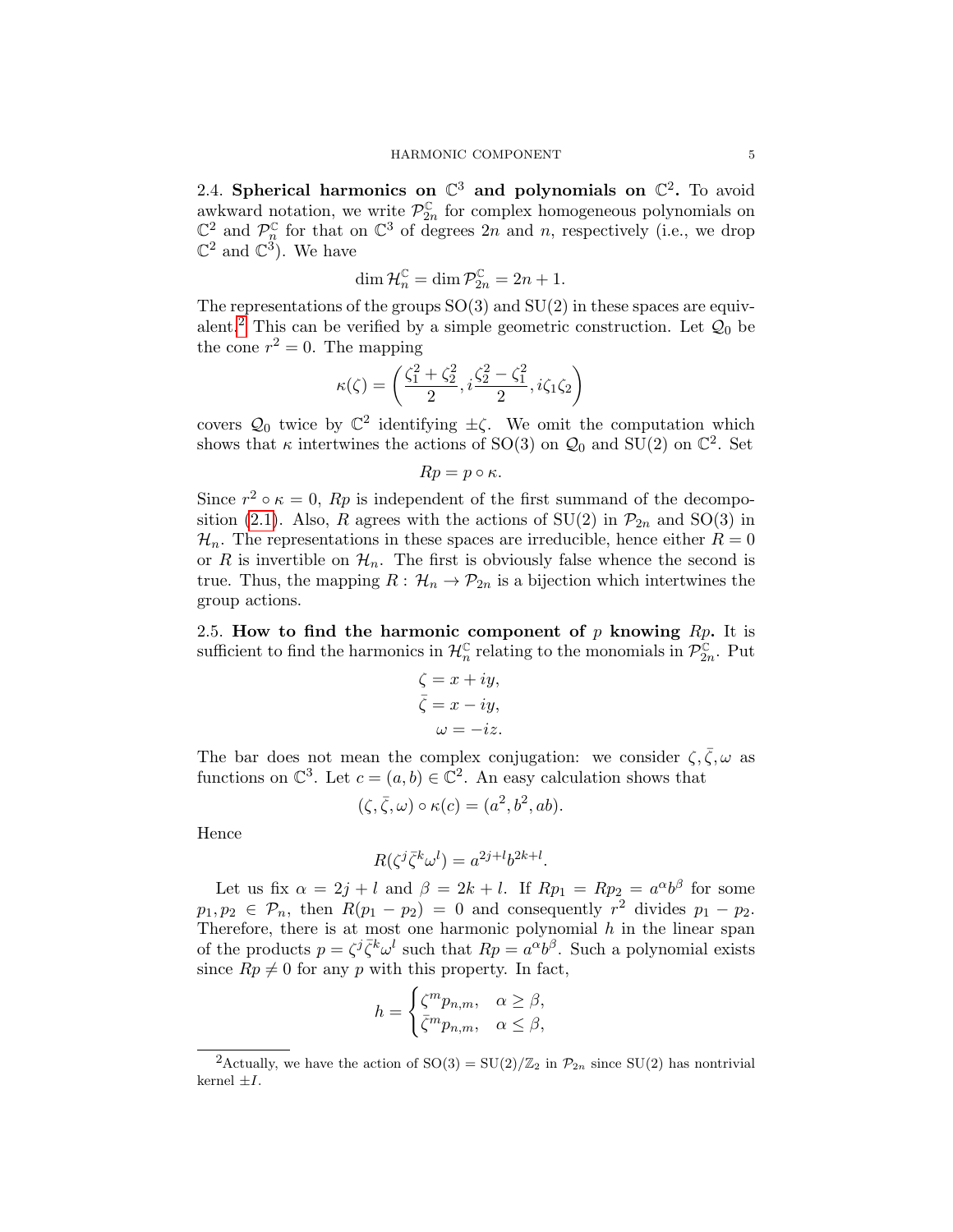#### 6 V. GICHEV

where  $n = \frac{\alpha + \beta}{2}$  $\frac{+\beta}{2}, m = \frac{|\alpha-\beta|}{2}$  $\frac{-\beta|}{2}$ , and the polynomial  $p_{n,m}$  depends only on  $r^2$ and z. The common case  $\alpha = \beta$  relates to the Legendre polynomial  $P_n$ . Then h is the zonal harmonic. If  $m > 0$ , then  $\zeta^m p_{n,m}$  corresponds to the classical  $Y_{n,m}$ .

2.6. A determinant formula. Let  $\langle , \rangle$  be the bilinear extension of the standard inner product in  $\mathbb{R}^3$  onto  $\mathbb{C}^3$ . Set

$$
\ell_u(v) = \langle v, u \rangle.
$$

If  $u \in \mathcal{Q}_0$ , then  $\ell_u^n$  is harmonic for all  $n \in \mathbb{N}$ . An easy calculation verifies this.

The mapping  $\kappa$  defines one-to-one correspondence between lines in  $\mathbb{C}^2$ (i.e.  $\mathbb{C}P^1$ ) and lines in the cone  $\mathcal{Q}_0 \subset \mathbb{C}^3$  since  $\kappa$  glues points which lies in the same line. A polynomial  $q \in \mathcal{P}_{2n}$  of two complex variables  $a, b$  is a product of 2n linear functions due to the fundamental theorem of algebra. For a generic  $q$  the set of its zeros is the union of  $2n$  lines. The same is true for the restriction of  $p \in \mathcal{P}_n$  to  $\mathcal{Q}_0$  if

$$
p \circ \kappa = q.
$$

Let h be the harmonic component of p and let  $c_1, \ldots, c_{2n} \in \mathcal{Q}_0$  be generating vectors for these lines. Then the determinant

$$
H_u(v) = \det \left( \begin{array}{ccc} \langle c_1, c_1 \rangle^n & \dots & \langle c_1, c_{2n} \rangle^n & \langle c_1, u \rangle^n \\ \vdots & \ddots & \vdots & \vdots \\ \langle c_{2n}, c_1 \rangle^n & \dots & \langle c_{2n}, c_{2n} \rangle^n & \langle c_{2n}, u \rangle^n \\ \langle v, c_1 \rangle^n & \dots & \langle v, c_{2n} \rangle^n & \langle v, u \rangle^n \end{array} \right)
$$

vanishes on the same lines in  $\mathcal{Q}_0$  as p. Hence  $H_u \circ \kappa$  is proportional to q and, consequently, the harmonic component of  $H_u$  is equal to the for some  $t \in \mathbb{C}$ . A computation with determinants shows that  $t \neq 0$  for a generic  $u \in \mathcal{Q}_0$ . Furthermore, the functions  $\ell_{c_k}^n$  are harmonic since  $c_k \in \mathcal{Q}_0$ . Hence  $H_u$  is harmonic if  $u \in \mathcal{Q}_0$ . Then it is proportional to h since  $H_u(c_k) = 0$ . Replacing  $\langle v, u \rangle^n$  in the right lower corner with the holomorphic extension of the zonal harmonic  $\phi_u(v)$  on u, we get the equality

$$
h(v)h(u) = \tau(u)H_u(v)
$$

where  $\tau$  is a nontrivial function on  $\mathcal{Q}_0$  and v runs over  $\mathbb{C}^3$ .

There is a real version of this representation for harmonics on  $S^2$  with  $\Phi_n(c_k, c_j)$  instead of  $\langle c_k, c_j \rangle^n$  which makes it possible to construct harmonics with prescribed zeros in  $S^2$ . See [\[7\]](#page-9-5) for details.

Thus we obtain a circuitous path to compute  $h = \pi_n p$ . We'll keep trying to find others.

2.7. The Casimir operator. Let  $D_{xy} = y \frac{\partial}{\partial x} - x \frac{\partial}{\partial y}$  be the vector field corresponding to the group of the rotations about the z-axis and let  $D_{yz}, D_{zx}$ be defined similarly. Set

$$
C = D_{xy}^2 + D_{yz}^2 + D_{zx}^2.
$$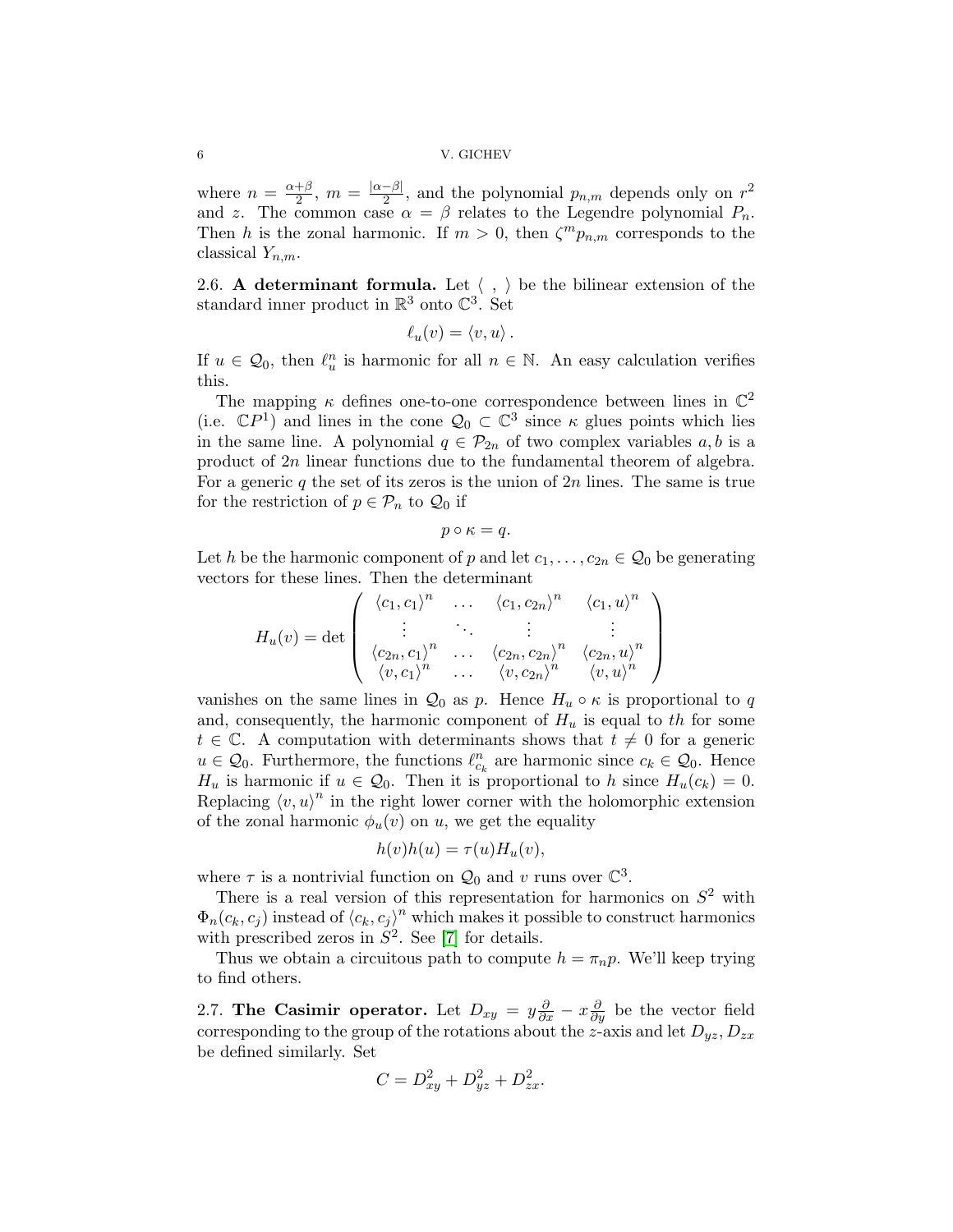The operator C commutes with the group action and annihilates radial functions. Hence it commutes with the multiplication on them. The spaces  $\mathcal{H}_n$  are its eigenspaces with the eigenvalues  $\lambda_n = -n(n+1)$ . Due to the decomposition [\(1.1\)](#page-2-0), for any  $p \in \mathcal{P}_n$  we have  $p = \sum_{j \in J_n} r^{n-j} h_j$ , where  $h_j \in \mathcal{H}_j$ . Then

$$
Cp = \sum_{j \in J_n} \lambda_n r^{n-j} h_j.
$$

It follows that

$$
\pi_n = \prod_{j \in J_{n-2}} (\lambda_n - \lambda_j)^{-1} (C - \lambda_j I).
$$

The operator C is the Casimir operator for the group SO(3) acting on  $\mathbb{R}^3$ or  $\mathbb{C}^3$ . It can be defined in more general setting as follows. Let  $\rho$  denote a representation of a Lie algebra g and its extension onto the universal enveloping algebra  $\mathfrak{U}_{\mathfrak{g}}$ . If z is a central element of  $\mathfrak{U}_{\mathfrak{g}}$ , then  $\rho(z)$  is called the Casimir operator. If  $E_1, \ldots, E_m$  is an orthonormal basis in g for an Ad<sub>g</sub>invariant scalar product, then  $\rho(E_1)^2 + \cdots + \rho(E_m)^2$  is a Casimir operator.

The definition of  $C$  allows to treat it as an operator acting in spaces of smooth functions on  $S^2$ . Then it coincides with the Laplace–Beltrami operator on  $S^2$  defined by the standard Riemannian metric on it. Sometimes it is more convenient to work with C than with  $\Delta_{S^2}$  in local coordinates.

# 3. Maxwell's multipoles

<span id="page-6-0"></span>3.1. Maxwell's projection. The above mentioned Maxwell's method for constructing spherical harmonics in fact defines the projection onto  $\mathcal{H}_n^{\mathbb{C}}$ .

**Theorem 3.1.** The operator  $\mu_n : p \to \frac{(-1)^n r^{2n+1}}{(2n-1)!!} p\left(\frac{\partial}{\partial x}, \frac{\partial}{\partial y}, \frac{\partial}{\partial z}\right) \frac{1}{r}$  $\frac{1}{r}$  coincides with the projection  $\pi_n : \mathcal{P}_n^{\mathbb{C}} \to \mathcal{H}_n^{\mathbb{C}}$ .

*Proof.* It is an easy calculation that  $\mu_n \mathcal{P}_n^{\mathbb{C}} \subseteq \mathcal{P}_n^{\mathbb{C}}$ . It follows from the definition that  $\mu_n$  annihilates the polynomials  $r^2q$  because  $\frac{1}{r}$  is harmonic on  $\mathbb{R}^3 \setminus \{0\}$ . Due to [\(2.1\)](#page-3-1), it is sufficient to prove that  $\mu_n$  is identical on  $\mathcal{H}_n^{\mathbb{C}}$ .

If  $r^2(a) = 0$ , then  $\ell_a^n$  is harmonic for all  $n \in \mathbb{N}$  and, moreover,

$$
\ell_a \left( \frac{\partial}{\partial x}, \frac{\partial}{\partial y}, \frac{\partial}{\partial z} \right) \frac{1}{r^s} = -\frac{s \ell_a}{r^{s+2}},
$$
  

$$
\ell_a \left( \frac{\partial}{\partial x}, \frac{\partial}{\partial y}, \frac{\partial}{\partial z} \right) \ell_a^j = 0, j \in \mathbb{N}.
$$

Therefore,  $\mu_n \ell_a^n = c_n \ell_a^n$ , where  $c_n$  depends only on n. A computation shows that  $c_n = 1$ . Hence  $\mu_n$  is identical on the complex linear span of the family of the functions  $\{\ell_a^n : a \in \mathcal{Q}_0\}$  that equals  $\mathcal{H}_n^{\mathbb{C}}$  since it is SO(3)-invariant and  $\mathcal{H}_n^{\mathbb{C}}$  is irreducible. This completes the proof of the theorem.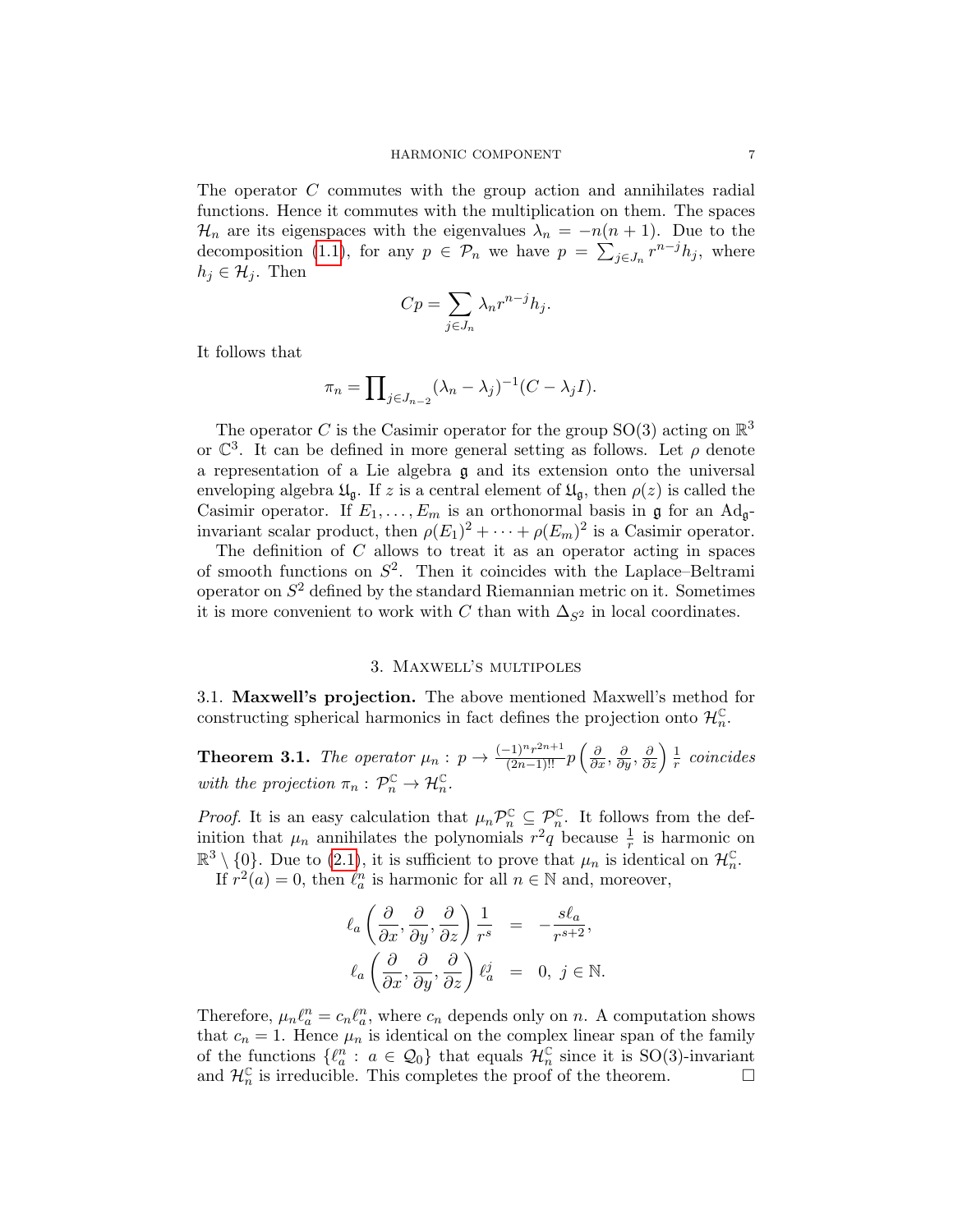### 3.2. Multipoles of real harmonics. Set

$$
D_v f(x) = \frac{d}{dt} f(x + tv)|_{t=0} = \ell_v \left( \frac{\partial}{\partial x}, \frac{\partial}{\partial y}, \frac{\partial}{\partial z} \right) f
$$

for  $v \in \mathbb{R}^3$ . Maxwell suggested to obtain spherical harmonics in  $\mathcal{H}_n$  applying  $D_{v_1}, \ldots, D_{\bar{v}_n}$  to the function  $\frac{1}{r}$ . Then we get  $\mu_n p$ , where  $p = \ell_{v_1} \cdots \ell_{v_n}$ .

Let us call a polynomial *decomposable* if it is the product of linear functions.

<span id="page-7-0"></span>**Theorem 3.2.** For any  $h \in \mathcal{H}_n$  there is the unique real decomposable polynomial  $p \in \mathcal{P}_n$  such that  $\mu_n p = h$ .

It is assumed in the theorem that the factors are real linear functions. We wait with the proof until it became evident (see subsection [3.5\)](#page-8-0). Notice that the product decompositions of  $p$  may differ by the ordering of the factors and by their scalings. The common points of  $S^2$  and the lines  $\mathbb{R}v_1, \ldots, \mathbb{R}v_n$ are called Maxwell's poles or multipoles.

3.3. Real decomposable harmonic polynomials. The followings description of real harmonic polynomials which admit factorization to real linear functions was obtained by Agranovsky and Quinto in [\[1\]](#page-9-6) in connection with the problem of a characterization of stationary points for solutions to the wave equation.

**Theorem 3.3.** A real decomposable polynomial is harmonic if and only if its zero hyperplanes form a Coxeter system.

The latter means that the reflections in the zero hyperplanes generate a finite linear group. The proof is based on two observations: first, a harmonic function is odd with respect to the reflection in any hyperplane that is contained in its nodal set and second, the euclidean Laplace operator commutes with the reflections and decreases the degree of the polynomial.

3.4. Complex multipoles. We assume the polynomials complex in the sequel. Since  $\mu_n = \pi_n$ , we have  $Rh = Rp$  for  $h = \pi_np$ . Suppose p decomposable and set  $q = Rp$ . Clearly,

$$
p = \ell_1 \cdots \ell_n \implies q = (\ell_1 \circ \kappa) \cdots (\ell_n \circ \kappa).
$$

Every factor  $\ell_j \circ \kappa$  is quadratic. Recall that any homogeneous polynomial of two complex variables is decomposable. Hence  $\ell_j \circ \kappa$  is the product of a couple of linear divisors of the decomposable polynomial  $q \in \mathcal{P}_{2n}^{\mathbb{C}}$ . Any partition by pairs (coupling for short) of its linear factors defines the product decomposition of q by quadratic ones. The mapping  $\kappa$  relates to a quadratic polynomial on  $\mathbb{C}^2$  a linear function on  $\mathbb{C}^3$ . The correspondence is one-toone. Thus a coupling defines a decomposable polynomial  $p \in \mathcal{P}_n^{\mathbb{C}}$ . Any such p corresponds to 2n points of  $\mathbb{C}P^1$  (complex multipoles; every complex hyperplane in  $\mathbb{C}^3$  either intersects the cone  $\mathcal{Q}_0$  in two lines or touchs it) which in turn define it up to a constant factor.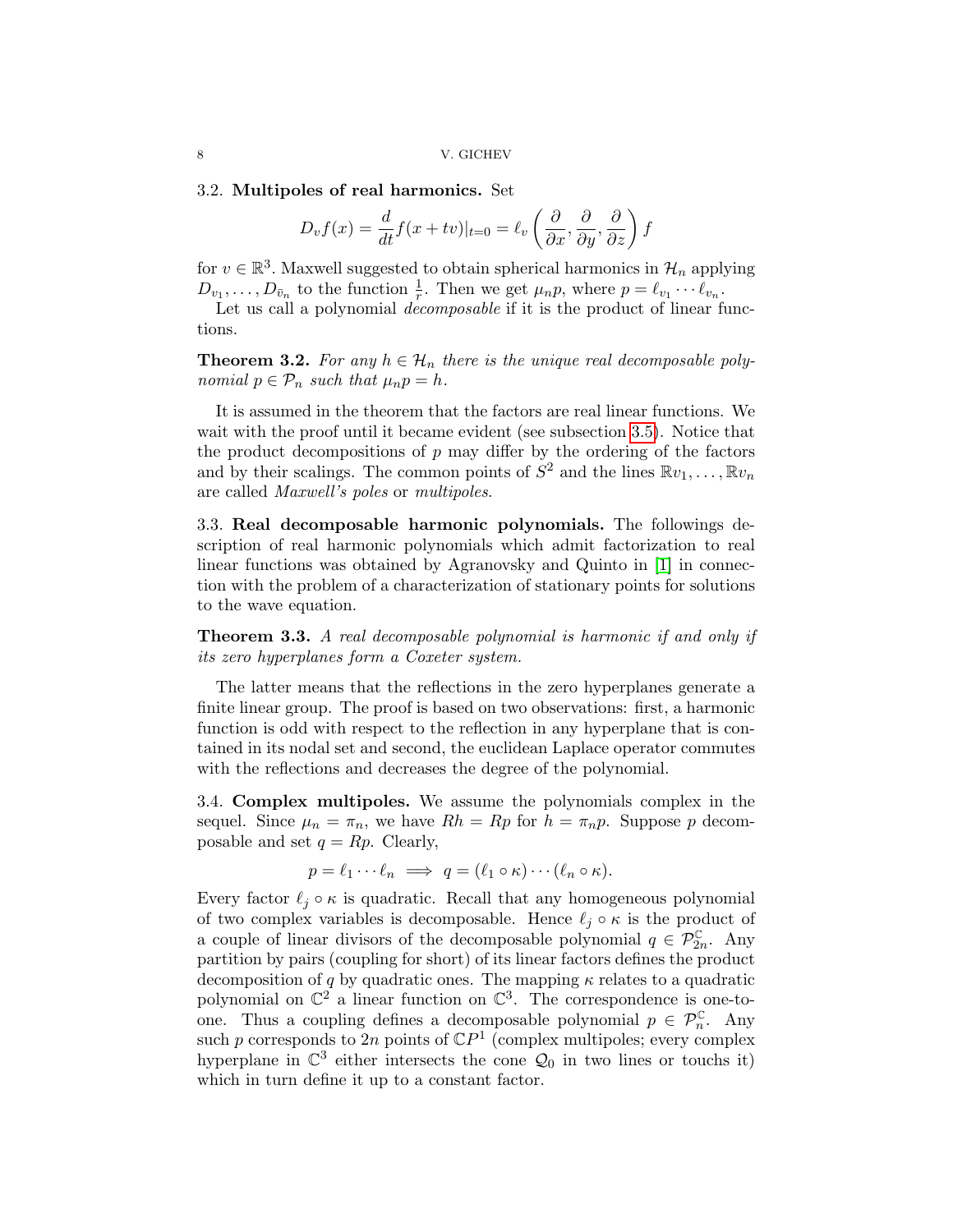The varieties of the decomposable complex polynomials were investigated in the paper [\[8\]](#page-10-5) by G. Katz.

<span id="page-8-0"></span>3.5. Decomposable and harmonic polynomials on  $\mathbb{C}^3$ . If the linear factors of  $q \in \mathcal{P}_{2n}$  are pairwise non-proportional, then there are  $(2n-1)!!$ couplings and each of them defines a decomposable polynomial  $p\in\mathcal{P}_n^{\mathbb{C}}$  such that  $Rp = q$ .

If  $Rp = Rh$ , then  $r^2$  divides  $p - h$ . If additionally  $h \in \mathcal{H}_n^{\mathbb{C}}$ , then  $\pi_n p = h$ (see subsection [2.3\)](#page-3-2). Moreover, h is the unique harmonic polynomial in  $\mathcal{P}_n^{\mathbb{C}}$ such that  $Rh = q$ . Let

 $\mathcal{D}_n$  denote the variety of decomposable polynomials in  $\mathcal{P}_n^{\mathbb{C}}$ ,

 $\mathfrak{L}_q$  be the set of all linear factors of q,

 $\Pi_q$  be the family of all partitions of  $\mathfrak{L}_q$  by pairs, and, for  $\varpi \in \Pi_q$ ,

 $q_{\varpi}$  be the product of linear functions on  $\mathbb{C}^3$  corresponding to pairs in  $\varpi$ .

Let h be harmonic and let  $q = Rh$ . The above arguments show that

<span id="page-8-1"></span>
$$
(3.1) \quad (h+r^2\mathcal{P}_{n-2}) \cap \mathcal{D}_n = \{p \in \mathcal{D}_n : \pi_n p = h\} = \{q_\varpi : \varpi \in \Pi_q\}.
$$

This in particular implies that the set on the left is finite and, moreover, consists of  $(2n-1)!!$  points counted with multiplicities. To prove this, it is sufficient to note that this is true for the right-hand part. Also, this makes Theorem [3.2](#page-7-0) evident since the complex conjugate to a linear factor of a real polynomial divides it. This uniquely defines for real  $h$  the coupling and the decomposable real polynomial p such that  $\pi_n p = h$ .

3.6. **Example.** If  $n = 2$ , then  $\mathcal{D}_n$  coincides with the family of degenerate quadratic forms on  $\mathbb{C}^3$ . Indeed, if a nonzero quadratic form q is degenerate, then it can be reduced either to  $x^2$  or to  $x^2+y^2$  which are both decomposable. Conversely, the product of two linear functions is a degenerate quadratic form. Therefore,

$$
\mathcal{D}_2 \cap (p + \mathbb{C}r^2) = \{p - \lambda r^2 : \lambda \in \mathbb{C} \text{ and } \operatorname{rank}(p - \lambda r^2) < 3\}.
$$

The set of the above  $\lambda$  is the spectrum of the quadratic form p. For any nonzero  $p \in \mathcal{P}_2^{\mathbb{C}}$  we have three complex numbers  $\lambda_1, \lambda_2, \lambda_3$  and six linear functions  $\ell_1, \ldots, \ell_6$  on  $\mathbb{C}^3$  such that

$$
p - \ell_{2j-1}\ell_{2j} = \lambda_j r^2, \ j = 1, 2, 3.
$$

The products  $\ell_{2j-1}\ell_{2j}$  are independent of the choice of a non-degenerate polynomial in the line  $p + \mathbb{C}r^2$  and

$$
Rp = R(\ell_{2j-1}\ell_{2j}), \ j = 1, 2, 3.
$$

We may assume without loss of generality that  $p = \lambda_1 x^2 + \lambda_2 y^2 + \lambda_3 z^2$ . Then p is harmonic if and only if  $\lambda_1 + \lambda_2 + \lambda_3 = 0$ . An easy computation shows that  $p=\frac{1}{3}$  $\frac{1}{3}(\ell_1\ell_2 + \ell_3\ell_4 + \ell_5\ell_6)$  in this case. Therefore,

$$
\pi_2 p = \frac{1}{3} (\ell_1 \ell_2 + \ell_3 \ell_4 + \ell_5 \ell_6)
$$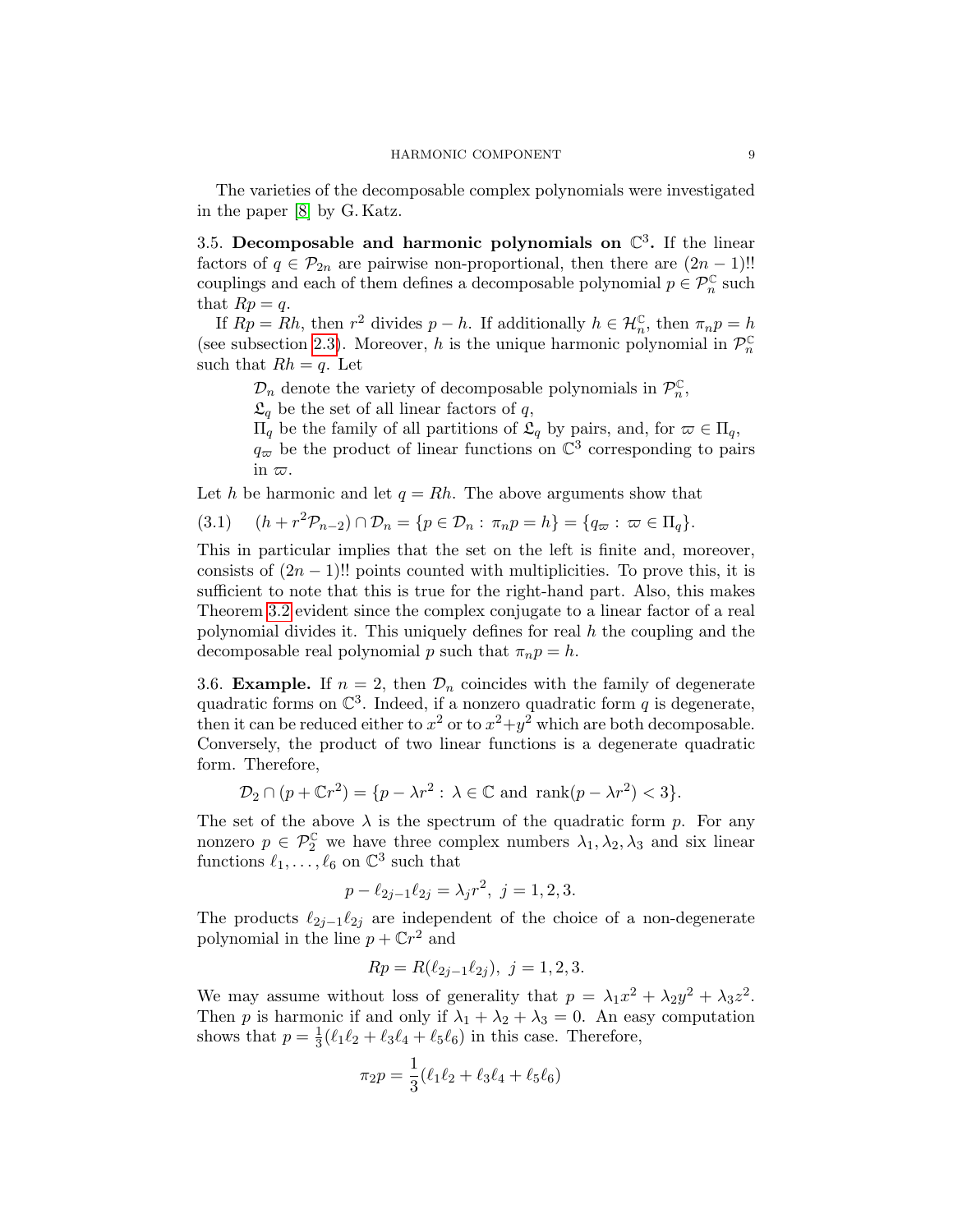for all  $p \in \mathcal{P}_2$ . In other words, the harmonic polynomial in  $p + r^2 \mathcal{P}_{n-2}$  is the center of gravity of the set  $(p + r^2 \mathcal{P}_{n-2}) \cap \mathcal{D}_n$  for  $n = 2$ . This is true for  $n > 2$  as well.

3.7. Another construction for  $\pi_n$ . Thus, we get a method to find  $\pi_n p$  for any  $p \in \mathcal{P}_n$ . It probably will never be used on this purpose but the relation itself may be useful. Set  $\Lambda(p) = \mathcal{D}_n \cap (p + r^2 \mathcal{P}_{n-2}^{\mathbb{C}})$ .

<span id="page-9-4"></span>**Theorem 3.4.** Let  $p \in \mathcal{P}_n^{\mathbb{C}}$ . Then

<span id="page-9-7"></span>(3.2) 
$$
\pi_n p = \frac{1}{(2n-1)!!} \sum_{\tilde{p} \in \Lambda(p)} \tilde{p}.
$$

In other words,  $h = \pi_n p$  is the center of gravity of the finite set  $\Lambda(p)$ , where points of  $\Lambda(p)$  are counted with the multiplicities defined by [\(3.1\)](#page-8-1).

If  $n = 1$ , then  $\mathcal{D}_1 = \mathcal{P}_1$  and the theorem is true if we set  $\mathcal{P}_{-1} = 0$ . For  $n = 2$  it is proved above. We give a sketch of the proof in the general case. Let us denote the mapping in the right-hand side of  $(3.2)$  by A and set  $h = \pi_n p$ . Since  $\Lambda(p) = \Lambda(h)$ , it is sufficient to prove that  $Ah = h$ .

Clearly, A commutes with  $SO(3)$ . Suppose A linear. Since the components of the decomposition [\(1.1\)](#page-2-0) are pairwise non-equivalent, this implies  $A\mathcal{H}_n \subseteq \mathcal{H}_n$ . Thus h and Ah are harmonic. For any  $p \in \Lambda(h)$  we have  $Rp = Rh$ . Hence  $RAh = Rh$  and  $Ah = h$  according to subsection [2.5.](#page-4-1)

The mappings  $q \to q_{\varpi}$  is not linear. Hence it is not quite trivial that A is linear. The proof of this fact needs some calculation but the idea is clear. The coefficients of Ah are symmetric polynomials of linear factors of  $q = h \circ \kappa$  (i.e., all permutations of the set  $\mathfrak{L}_q$  preserve them). Moreover, they have the same degree as the coefficients of  $q$  and are linear on the coefficients of any linear factor. It follows that they depend on  $q$  linearly. The same is true for h due to the construction of subsection [2.5.](#page-4-1)

## **REFERENCES**

- <span id="page-9-6"></span>[1] Agranovsky M.,L., Quinto E.,T., Geometry of stationary sets for the wave equation  $in \mathbb{R}^n$ : the case of finitely support data, Duke Math. J., Vol. 107, No. 1, 2001, 57-83.
- <span id="page-9-1"></span>[2] Arnold, V. I. , Lectures on partial differential equations, Springer-Verlag, Berlin; Publishing House PHASIS, Moscow, 2004.
- <span id="page-9-2"></span>[3] Axler S., Bourdon P., Ramey W., Harmonic Function Theory, Springer-Verlag NY, 2001.
- <span id="page-9-3"></span>[4] Copi C.J., Huterer D., Starkman G.D., Multipole vectors: A new representation of the CMB sky and evidence for statistical anisotropy or non-Gaussianity at  $2 \leqslant \ell \leqslant$ 8, Physical Review D 70, 043515, 2004.
- <span id="page-9-0"></span>[5] Courant R., Hilbert D., Methoden der Mathematischen Physik, V. 1, Berlin, Verlag von Julius Springer, 1931.
- [6] Dennis, M. R. , J. Phys. A, 37, 9487, 2004 (math-ph/0408046) 2005, J. Phys. A, 38, 1653
- <span id="page-9-5"></span>[7] Gichev V.M., Some remarks on spherical harmonics, St. Petersburg Math. J. 20 (2009), 553–567. (Original publication: Algebra i Analiz, tom 20 (2008), nomer 4 (Russian).)